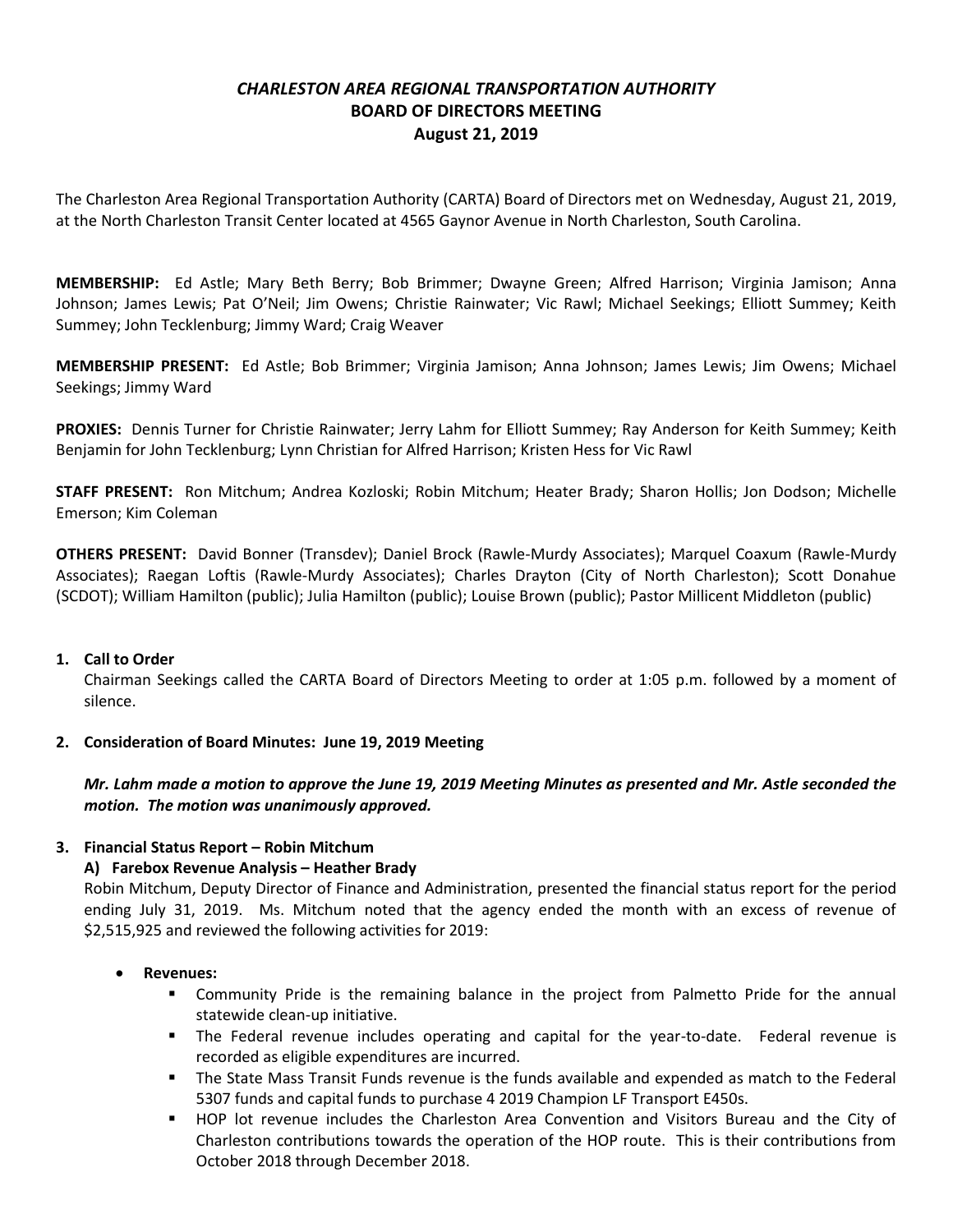- Capital Revenue is local private capital contributions towards bench or shelter preparation and construction sites. The current amount is a contribution towards shelter construction at the Roper Hospital location and capital contributions from the Highland Exchange Apartments.
- **Insurance proceeds are a result of accidents.**
- **Sale of Assets includes the sale of 5 Trolleys, 4 Cutaways and 16 Flexible Metros.**
- Miscellaneous revenue is a fee received from a motion picture company for use of a bus for a commercial.

### **Expenditures:**

- Printing includes costs of printing route maps, brochures and passes.
- Marketing includes costs associated with promoting the transit system. This includes the promotional supplies from the Community Pride Project which was part of the Great American Clean-Up project in our region.
- **Automotive costs include both parking expenses and mileage reimbursements to employees.**
- Accounting (Auditing) is the cost for CARTA's annual financial audit and NTD Audit reporting.
- Dues/Memberships is CARTA's annual membership with the Charleston Metro Chamber of Commerce.
- Office Equipment Rental includes the quarterly postage meter rental fee and the cost of the portable toilet rental for the HOP lot.
- Office Equipment Maintenance (OEM) includes the Swiftly Transit Time & Insights Software, the NetCloud Essentials for mobile routers and Zscaler internet security renewal, in addition to other IT support.
- Rent includes the Ashley Phosphate Park & Ride lot, Leeds Avenue lot lease from SCE&G, SC Works Trident lease space and document storage.
- **Money Counting is the cost of the armored guard service, GARDA, to pick-up and transport cash** deposits to the bank.
- **Professional Services include legal fees, audit fees, payroll processing system fees and the cost of** the security guard for the HOP lot.
- Contract Services (IGA & Management) is the extensive services the BCDCOG provides to CARTA.
- Shelter/Bench Contract Services is engineering services provided through the IGA with BCDCOG for the Shelter/Bench Projects.
- Melnick Property Contract Services is engineering services provided through the IGA with BCDCOG for the Melnick Property.
- **•** Vehicle Maintenance is the cost to maintain the fleet.
- **Dearating Fees & Licenses include credit card transaction fees and vehicle title and registration fees.**
- **Insurance includes the cost of liability insurance provided by the Insurance Reserve Fund.** The amount will increase and decrease throughout the year as we add and remove items on the policy, but the amount shown is the bulk of the expenditure for the year.
- **BULA 2018 INCO STARS IS the purchase of the 2018 Ford Starcraft Allstar cutaway, 2 2019 Ford Starcraft Allstar** Cutaways, the 2018 Eldorado Amerivan, 16 Gillig buses, 4 2019 Champion LF Transport E450s and 1 2013 Alexander Dennis Enviro 200.
- **Bus Shelter Construction/Bench Installation is the cost to purchase and install shelters and benches.**
- Security Cameras & Equipment is the cost to purchase security cameras and security equipment for CARTA's buses and facilities.
- Capital includes funds for Facility Maintenance, signage and other capital assets related to the operation of the transit system.

Ms. Mitchum also reviewed the HOP expenditures. As of July 31, 2019, total expenditures for the HOP program were \$796,456. Ms. Mitchum addressed questions and comments. The Board received the Financial Status Report as information. Ron Mitchum, Executive Director, then introduced Heather Brady, Staff Accountant. Ms. Brady presented the farebox revenue analysis. She explained how passengers are recorded by farebox. Ms. Brady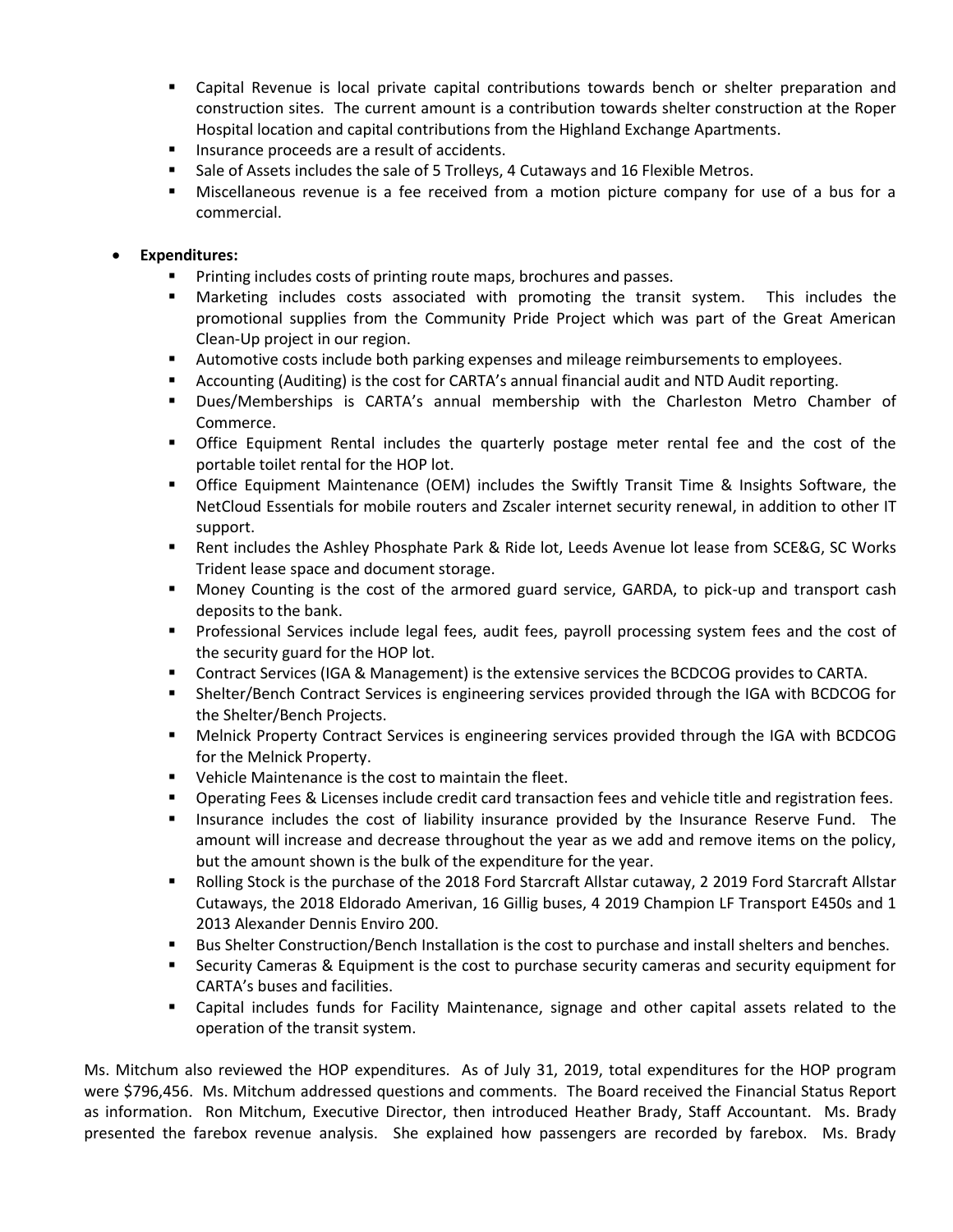reviewed revenue and ridership history as well as the causes for drops in farebox revenue. Ms. Brady then addressed questions and comments. The Board received the Farebox Revenue Analysis as information.

### **4. FY19 Budget Revision – Request for Approval – Robin Mitchum**

Ms. Mitchum presented the FY19 Budget Revision. She noted the following explanation of line item changes:

- **Revenues:**
	- Farebox is the fares collected on the revenue vehicles. The average rider fares has reduced based on rider usage trends.
	- **HOP Lot Parking Fees are the parking fees received at the HOP Lot. The average has been reduced** to usage trends.
	- Federal revenue includes estimated 5307 Urban funds, 5324 Emergency Assistance funds, 5310 Enhanced Mobility for Seniors & Individuals with Disabilities, 5339 funds to purchase buses, Intermodal Center funds and discretionary funds to purchase new buses. CARTA receives funds as a direct recipient from FTA and Pass Through funds from the BCDCOG. Revenue is recorded as eligible expenditures are incurred.
	- State Mass Transit Funds are funds received for operating. These funds are used to match Federal 5307 operating funds.
	- Capital Revenue is local private capital contributions towards bench or shelter preparation and construction sites. Capital contributions are recorded as received. We received an additional \$20,000 from the construction of the Highland Exchange Apartment complex.
	- **Interest is interest received from SC Department of Revenue (SCDOR). CARTA has to submit for** reimbursement of the SC Fuel Excise Tax each month. SCDOR periodically pays interest earned on the funds they have held in the reimbursement process.
	- **Insurance Proceeds are the result of accidents.**
	- **Sale of Asset is from the sales of rolling stock. To date, this line includes the sale of 5 Trolleys, 4** Cutaways and 16 Flexible Metros.

### **Expenditures:**

- Supplies are increased to move facility maintenance operating supplies from the Capital Repairs and Maintenance line to Supplies.
- **Printing is decreased to bring the budget in line with the average cost of printing.**
- Automotive is decreased for the discontinued use of the John Street parking permit on the agency vehicle.
- **Postage is decreased to bring the budget in line with the average cost for the fiscal year.**
- Equipment Rental has slightly increased due to the increase in cost of the portable toilet at the SuperStop while the restrooms were out of order.
- **Demographic Equipment Maintenance (OEM) includes IT services (managed server services, email hosting,** website management and other general IT services), camera system maintenance and AVL software maintenance. We have reduced the line in order to bring it in line with average and actual expenditures.
- Rent is decreased to bring the budget in line with average costs. Included in the total is a small increase in rent due to the renewal of the Festival Centre lease agreement.
- Communications is decreased by discontinued internet service at the HOP Lot.
- Utilities is increased for the Melnick location and offset some by the decrease as it relates to the closing of the HOP Lot guard building electricity.
- Advertising has been reduced to zero. The CARTA marketing contract is through the BCDCOG intergovernment agreement. The BCDCOG uses Rawle-Murdy for marketing services. We do not anticipate any advertising before the fiscal year end.
- **Professional Services is showing an increase in auditing for the cost of the NTD Reporting audit and** required supporting documents, a decrease in legal fees and a decrease from the discontinued security guard services at the HOP Lot. The Professional Service Shelter/Bench relocation cost was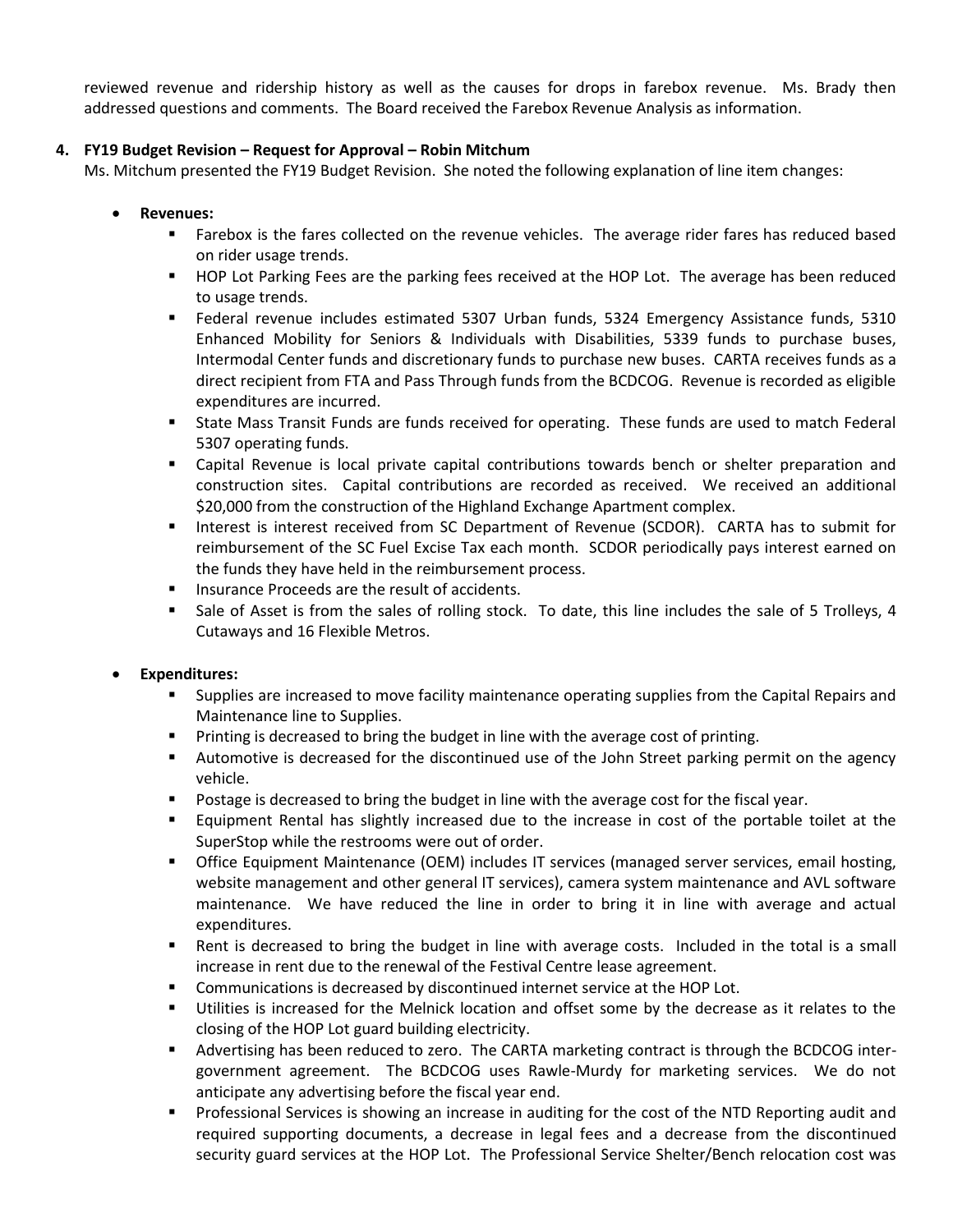moved from the Shelter/Bench Project line. Other services increased for training and inspection costs as they relate to the Gillig buses purchased in addition to cost associated with the closing of the HOP Lot building at Morrison Drive.

- Contract Services This line increased to include the completion of the Melnick Property Engineering, Shelter/Bench Engineering and reduced by the HOP Lot Low Line. Money Transport was increased to bring the budget in line with the average cost for the fiscal year.
- Vehicle Maintenance is reduced to average and anticipated cost for the fiscal year.
- Facility Repair and Maintenance are outside vendor costs to maintain the facilities. The costs were previously shown on the Capital Repairs and Maintenance line.
- **Insurance is increased to add Directors' & Officers' insurance.**
- Fuel is increased to bring in line with the average costs.
- Non-Capitalized Assets are a reclassification from Capital Repairs and Maintenance and Supplies. These are assets purchased that do not meet the \$5,000 threshold of capitalization.
- **Intermodal Construction increase reflects the completion of the Intermodal Center. CARTA worked** with the City of North Charleston to construct the Intermodal Center. This project was funded both federally and locally by Charleston County, the City of North Charleston and CARTA. The bulk of CARTA's expenditures as it relates to the project will be incurred in FY19.

## **Capital Expenditures (Balance Sheet):**

- **Rolling Stock is being reduced to the amount of rolling stock CARTA anticipates receiving in this fiscal** year.
- The Melnick Park & Ride (PNR) is the cost to construct the park & ride lot. CARTA obtained a loan to purchase the land and contribute towards up-fitting. The total construction project is anticipated to be \$2,604,013.
- Bus Shelter Construction/Bench Install is reduced to actual and anticipated costs. The noncapitalized portion of the budgeted line has been moved to the associated income statement expenditures.
- Security Cameras and Equipment are to purchase security equipment at the facilities and rolling stock. The line item is reduced to anticipated capitalized costs. The non-capitalized portion of the budgeted line has been moved to the associated expenditures line.
- Capital includes funds for capital assets related to the operation of the transit system. This has been reduced to actual and anticipated capitalized costs for the fiscal year. The non-capitalized portion of the budgeted line item has been moved to the associated expenditure line. Some of the projects completed this fiscal year include marketing videos, a gravel lot, garage door replacements, Bus Wash up-fitting, radio shop lighting and associated hardware for rolling stock.

Ms. Mitchum addressed questions and comments and noted that the budget will continue to be monitored to ensure revenues and expenditures remain aligned and recommended revisions will be made as needed.

## *Mr. Astle made a motion to approve the FY19 Budget Revision as presented and Chief Turner seconded the motion. The motion was unanimously approved.*

## **5. Purchase of Used MIDIs – Request for Approval**

Mr. Mitchum noted that Alexander-Dennis, Inc. had two demo buses for sale. Both buses are 2013s and are 30 feet with two doors. The buses have been well-maintained but will be sold "as is." One bus has a mileage of 43,261 and the other, 78,585. The buses could be available with a few weeks and are \$137,500 each (totals \$275,000). Mr. Mitchum sought approval to procure these buses while awaiting the new vehicles. He then addressed questions and comments.

## *Ms. Johnson made a motion to approve the Purchase of Used MIDIs as presented and Mr. Ward seconded the motion. The motion was unanimously approved.*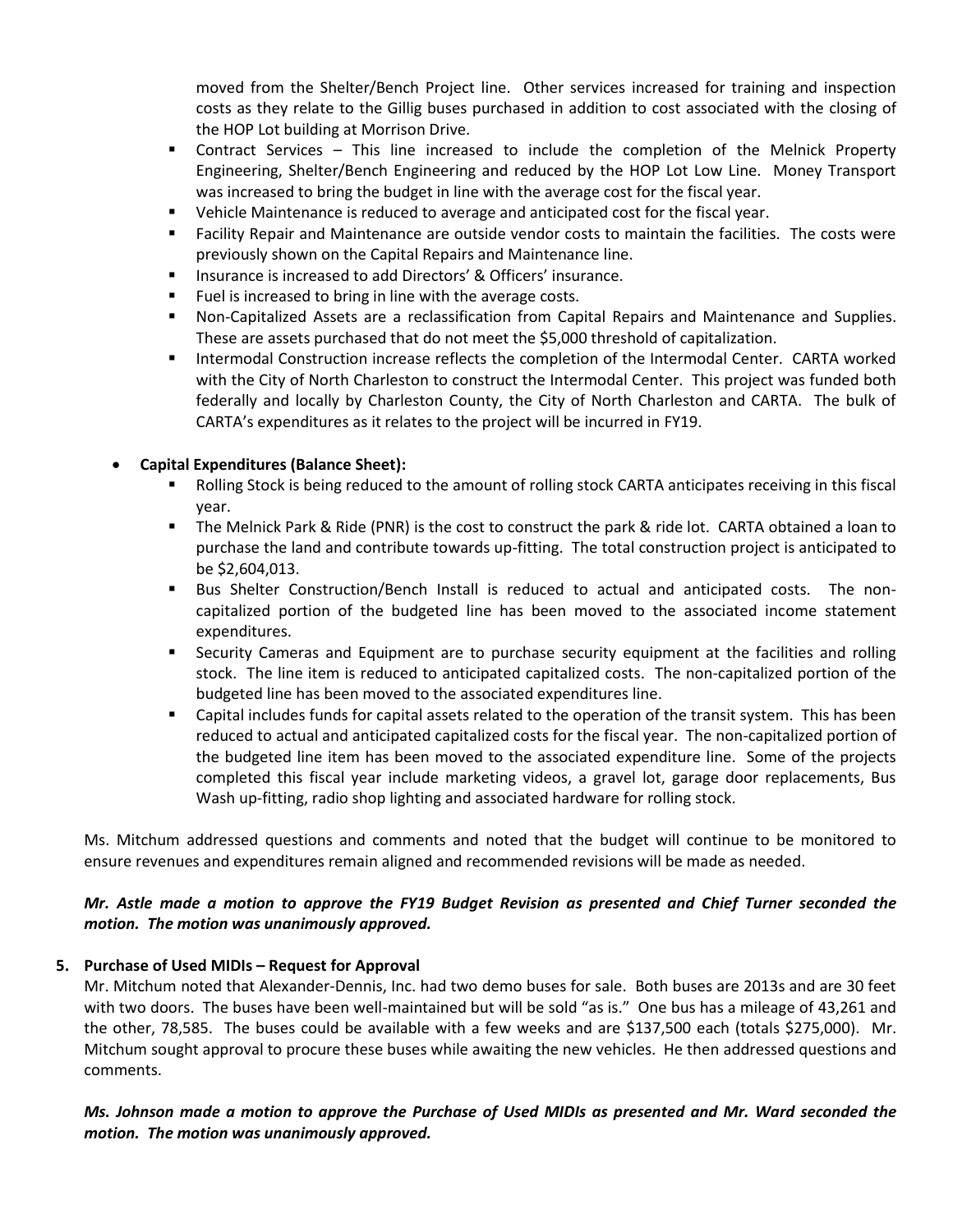### **6. Route 104 Proposed Changes – Request for Approval – Jon Dodson**

Jon Dodson, Planner II, presented the proposed changes for Route 104. He noted that the goal for the service change is to increase ridership and provide community connections to multiple transportation modes at the newly constructed North Charleston Transit Center. Mr. Dodson discussed the changes in detail and stated that no changes to current funding are expected as part of the proposal. Also, no additional vehicles are necessary to provide the recommended service. Public input has been received and the appropriate outreach has been conducted. If approved, the implementation date would be September 16, 2019. Mr. Dodson then addressed questions and comments.

*Mr. Anderson made a motion to approve the Route 104 Proposed Changes as presented and Mr. Brimmer seconded the motion. The motion was unanimously approved.*

### **7. Students Ride Free Pilot Project – Request for Extension**

Mr. Mitchum noted that staff is continuing to gather data for the Free Student Fare pilot program that was launched in April that the Board previously approved. He requested that the pilot project be extended until December so that staff may analyze the additional data collected as it relates to school-year ridership. If the extension is approved, staff will present their findings to the Board for approval. Mr. Mitchum then addressed questions and comments.

### *Mr. Astle made a motion to approve the Student Ride Free Pilot Project Extension as presented and Mr. Lahm seconded the motion. The motion was unanimously approved.*

### **8. Airport Express Route Marketing Plan – Daniel Brock and Michelle Emerson**

Michelle Emerson, Marketing & Communications Manager, and Daniel Brock, Account Director with Rawle-Murdy Associates, presented a Marketing Plan for Route 4: Airport Express. Ms. Emerson and Mr. Brock noted that BCDCOG staff is recommending the development of a six-month promotional Marketing Plan aimed to raise awareness and spur passenger volume on Route 4. The Plan would be to reach potential customers prior to arrival and during the trip planning process; strengthen communication efforts and partnerships; include multi-channel touch points (for example: promotional video with social media spend; partner with Charleston Visitors Bureau on digital spend out-of-market; Public Relations and Media Relations support; increased use of Airport Express branding; distribute marketing materials to hotels; partner with the Charleston County Aviation Authority for greater visibility). The Board received the Airport Express Route Marketing Plan as information.

### **9. Marketing/Outreach Report – Daniel Brock**

Mr. Brock presented the Marketing/Outreach Report. He updated the Board on the App statistics for the last four weeks as well as Social Media engagements and link clicks. Mr. Brock also highlighted public outreach promotions and events as well as the new Rivers Avenue Park & Ride Ribbon Cutting Ceremony and the upcoming Back-to-School, CCPL and Rider Etiquette events. The Board received the Marketing/Outreach Report as information.

### **10. Executive Director's Report**

Mr. Mitchum discussed the following matters:

- The FMO review is underway as a follow-up to past findings. A good review is anticipated with minor recommendations.
- We are required to "flex" dollars for several projects which has caused delays for the vanpool program, the transit design manual and the AVL/ITS system. The processes have been initiated and will be moved as quickly as possible.
- Through the VW Settlement Fund Grant Award, we will purchase two Proterra Electric Buses and Charging Stations. We will attempt to purchase a third bus out of the funding by leasing the batteries instead of buying them.
- The three Gillig commuter buses will be delivered within the next week.
- We have received good feedback regarding the new North Charleston Park & Ride lot.
- Design work continues with CDM Smith for the new HOP lot as well as with DHEC on mitigation options.